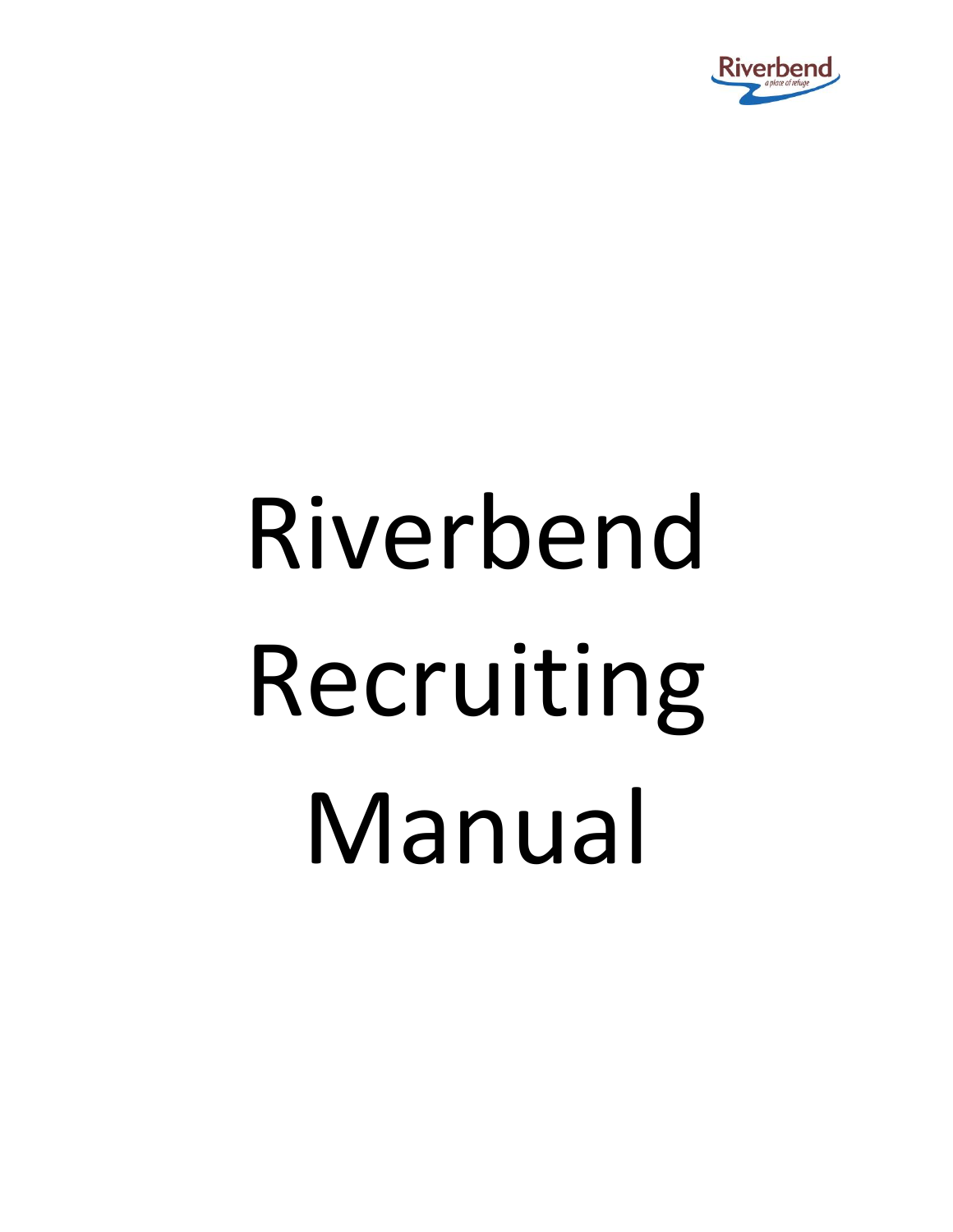

## Table of Contents

| Intro                    | 3              |
|--------------------------|----------------|
| The basic idea           | 3              |
| Step-by-step recruiting  | $\overline{4}$ |
| Recruiting with your why | 5              |
| Including how and what   | 5              |
| Tools for recruiting     | 6              |
| <b>Recruiting hacks</b>  | 6              |
| Documentation            | 7              |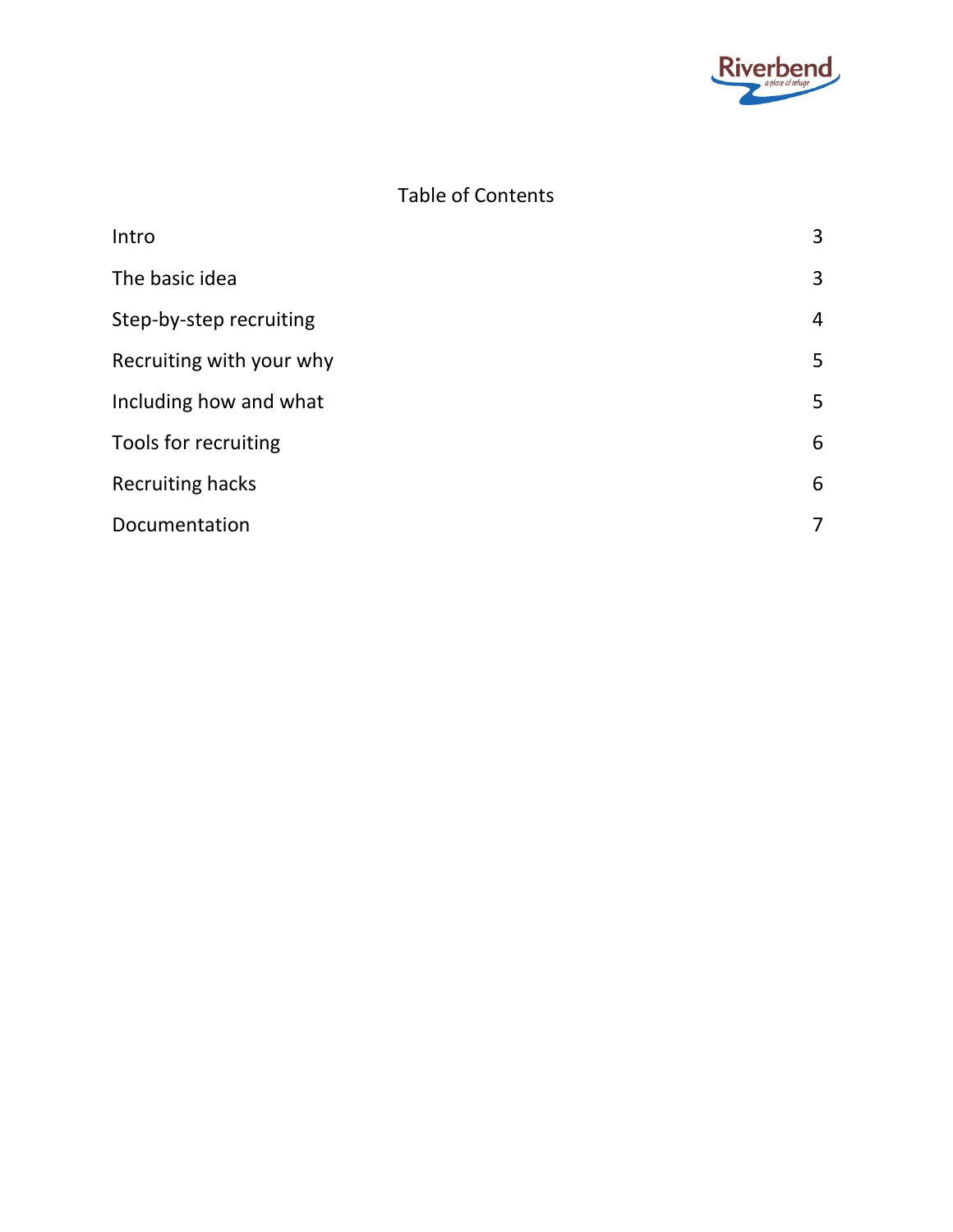

Thank you, what you are doing is important and impactful. 0ver 30,000 decisions have been made for Christ in the 55-year legacy of Riverbend. That is over a decision per day during that period. This legacy is largely built on the shoulders of young Christians who said "Yes!" to God and dedicated themselves to a ministry of service at camp. These 2,000+ servant leaders were, are, and will continue to be an integral tool God uses at Riverbend to grow His kingdom. We would not be able to celebrate such a great ministry impact were it not for those willing to say "Yes!" to God and serve at Riverbend. So, thank you again for contributing to Riverbend's legacy of ministry by helping us find and recruit those young Christians who say "Yes!" to God. You are an appreciated and important part of God's work through Riverbend.

- 1) The basic idea The goal is to use your Riverbend experience, accurate information, and a positive perspective; Pair it with your pre-existing and new relationships with young Christian leaders; And connect those young leaders God has called with service at Riverbend. **(Remember: we must get the contact information of a potential staff to continue a dialogue.)**
	- a) We break recruiting down into three large buckets
		- i) **Onsite cold recruiting** this is pitching Riverbend's mission, purpose, results, and opportunities in hopes of developing a new relationship with a young person who is already at Riverbend for a retreat. We do this through mealtime presentations, program interactions, and scheduled recruiting pitches with individual groups.
		- ii) **Offsite cold recruiting** this is pitching Riverbend's mission, purpose, results, and opportunities in hopes of developing a new relationship with a young person at an offsite location such as a high school or college campus, church campus, or another venue. We do this by setting up a booth or simply an individual and engaging those who pass by, by filling the pulpit at church events, or by providing a meal and giving a pitch to those in attendance.
		- iii) **Associational recruiting** This is sharing Riverbend's mission, purpose, results, and opportunities with a group or individual you already have an existing relationship with. The pre-existing trust between the recruiter and the individual or group makes this form of recruiting far superior. The primary tool of this form of recruiting is personalized conversations using your personal Riverbend story. All the tools from on and off-site cold recruiting can be added to associational recruiting as well. It should always be the goal of all cold recruiting to form a bond as soon as possible and move into some level of associational recruiting.
		- iv) When preparing to recruit, it is important to identify which of these three types of recruiting you're doing, so you can plan and equip yourself accordingly.
	- b) Recruiting encompasses everything from sincere and detailed prayer to a one-on-one conversation with your cousin/niece/nephew/son/daughter/family friend who is over 15 and needs a great first work experience, to a walk around a college campus or community event striking up conversations and handing out flyers, to tagging Riverbend in your social media posts, to filling the pulpit at a church youth event or even for Sunday worship. And hear me when I say, "ALL OF THEM ARE VITALLY IMPORTANT!"
	- c) As long as you are sharing Riverbend's mission, purpose, results, and opportunities in a way that brings glory to God there is no wrong way to recruit on our behalf, but we want to share some of what we know and equip you in any way we can.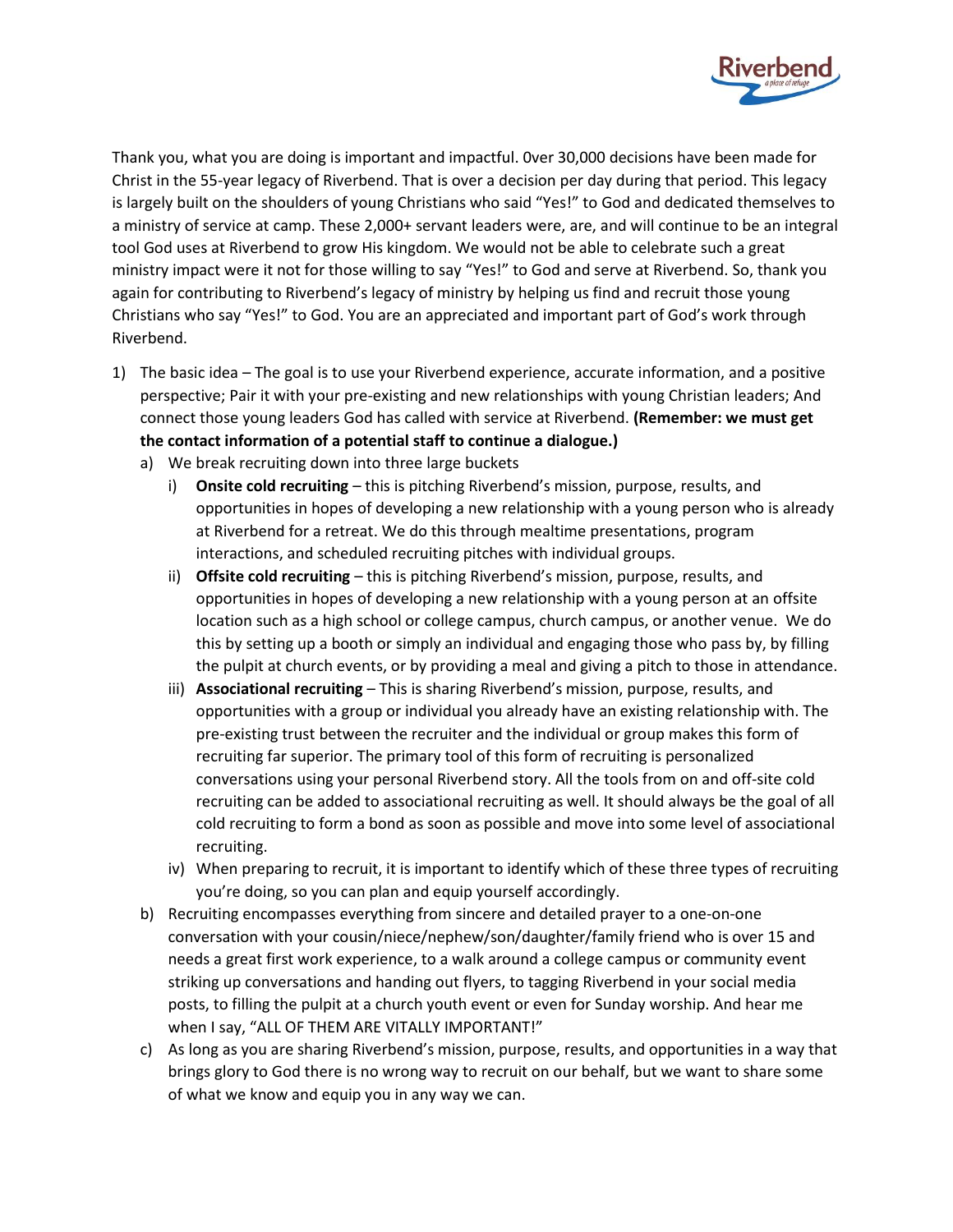

## 2) Step-by-step recruiting

- a) Plan
	- i) Answer questions
		- (1) Where am I recruiting? setting, indoor/outdoor, space, competition
		- (2) Who am I recruiting? age, group size, is there a preexisting relationship
		- (3) How am I recruiting? Method, tools, messages, time per person
		- (4) When am I recruiting? Mealtime, recruiting timeframe, how long until the event
	- ii) Make sure all elements are cohesive. For example, you may have a great idea for an icebreaker game that will begin to form bonds. But if you are recruiting at an outdoor camp fair set at the university quad, you won't have a good opportunity or setting to employ your great icebreaker. Save it for a more appropriate opportunity.
- b) Prepare decide what tools you need.
	- i) Physical
		- (1) Fliers, giveaways, a banner, elements for a game or activity
	- ii) Communication
		- (1) Pitch suited to the setting, your Riverbend testimony, devotion/sermon
	- iii) Others
		- (1) Pictures from your time at Riverbend, old Riverbend shirts, Icebreakers/activities
- c) Share
	- i) Before your event
		- (1) Use the forms/links on **riverbend.camp/recruiting** to sign-up if you are volunteering to participate in a Riverbend or other led recruiting event.
		- (2) Use the forms on **riverbend.camp/recruiting** before a recruiting event you are leading to report who you already know is recruiting and leading, when and where you are recruiting, the target audience, if you would like to open up for more volunteers and how many, and to request resources and/or funds to maximize your event.
	- ii) During/after your event
		- **(1) YOU MUST REPORT THE NAMES AND CONTACT INFORMATION OF THOSE YOU INTERACT WITH SO WE CAN CONTINUE THE DIALOGUE WITH THEM. Either**
			- (a) Have your contacts fill out the Riverbend lead form (QR code on our promotional flyers, link on **riverbend.camp/recruiting** or apply at bendstaff.org if they are prepared. **Or**
			- (b) Record the names, email addresses, phone numbers, contact preference (text, email, or phone call), and position most interested in for each contact and submit them in the post-event form on **riverbend.camp/recruiting** or email to [will@riverbendretreat.org](mailto:will@riverbendretreat.org)
			- (c) I cannot stress how important it is that we get contact information for any potential staff.
		- (2) Fill out the post-event form on **riverbend.camp/recruiting** and include notes about the climate of the group, how you were received, and what worked and what didn't.
- d) Succeed
	- i) I truly believe God has His hands on Riverbend and the staff we commission every summer, which extends to your efforts to recruit on our behalf. No matter what, if you share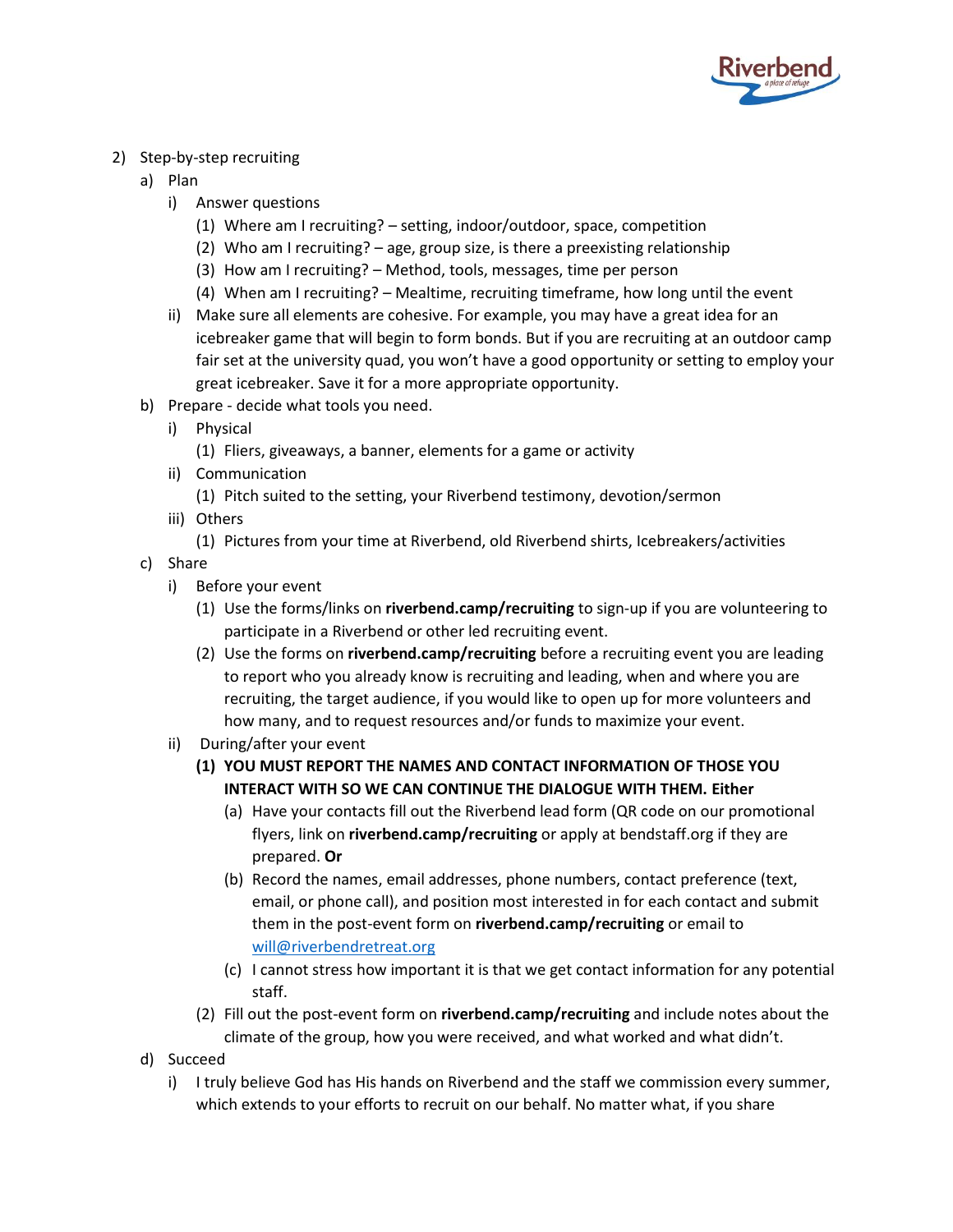

Riverbend's mission, purpose, results, and opportunities in a way that brings glory to God, regardless of how many young people share their information or apply, the event has planted kingdom seeds and is a success.

- 3) Recruiting with your why instead of your what When speaking to potential staff
	- a) When people are faced with options they will "buy why you do what you do, not what you are actually selling" – Simon Sinek
	- b) Focus on why Riverbend exists and why Riverbend is important to you. Then focus on How we achieve growth for God's kingdom, and then, if time allows, tell all the details about pay and living arrangements, and numbers of all kinds.
	- c) Why do we do what we do at Riverbend?
		- i) Because people need their feet washed. (John13: 1-17)
		- ii) We love God and have adopted a ministry of service. (John 15:13)
		- iii) **Riverbend's Why Statement: We get the opportunity to set the table for God's Spirit to move**.
	- d) **share why you love and/or have an ongoing connection with Riverbend**. **Your Riverbend testimony.**
- 4) How and What Share these details as asked for and as time allows
	- a) Summer Staff Positions
		- i) Lifeguard Crew (Free certification)
		- ii) Programs Crew (Free certification for 18+)
		- iii) Support Crew (Half summer)
		- iv) Retail Crew (Gift Shop & Canteen)
		- v) Grounds Crew
		- vi) Kitchen Aid Crew
		- vii) Office/Photography Crew (Possibly)
	- b) Paid Positions
		- i) Full Summer Crew \$800/month
		- ii) Monthly bonuses for
			- (1) year-on-year return (+\$50/mo for each return year)
			- (2) Leadership (Guides +\$100/mo) (Advisor +\$150/mo)
			- (3) Other experience as deemed relevant
		- iii) Support Crew \$425/month
	- c) General Dates
		- i) End of May to the beginning of August
	- d) Other Info
		- i) Free room and board(food) all summer
		- ii) Access to WIFI
		- iii) Laundry mat provided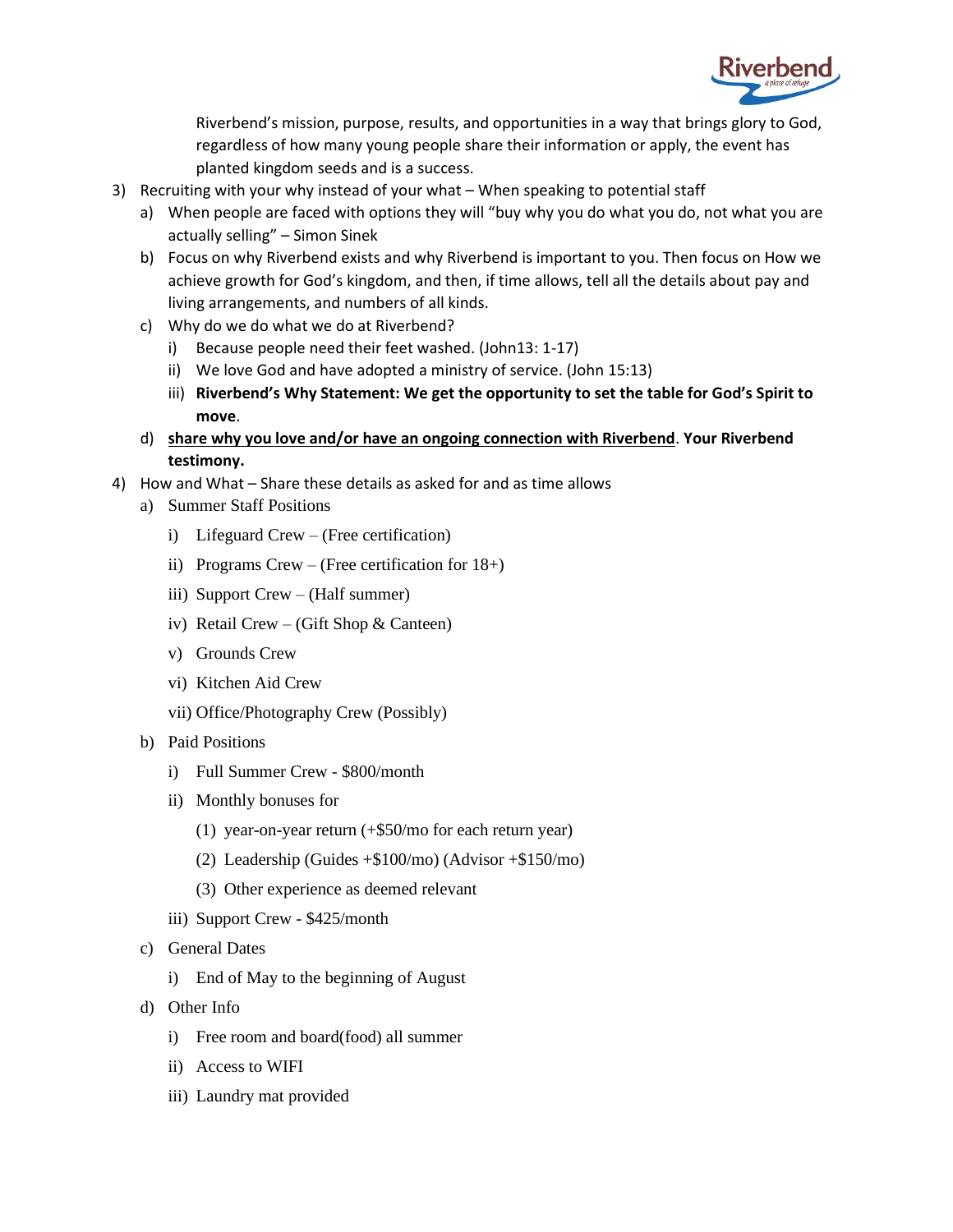

- iv) 5 on 2 off weekly schedule
- v) Daily 1-hour bible study and 1-hour break (aside from meal breaks)
- 5) Riverbend's tools for recruiting
	- a) Flyers
		- i) We have physical, professionally printed 5x7 glossy fliers that can be requested as part of a care package online at **riverbend.camp/recruiting**
		- ii) Pdfs of the same flyer(s) in multiple sizes will be available for you to print at **riverbend.camp/recruiting**
		- b) Banners You can request banners to stick up when recruiting as part of a care package at **riverbend.camp/recruiting**. You may also request the file if you would like to print your own at Staples or another print shop by emailing will at Will@riverbendretreat.org.
	- c) Information
		- i) This recruiting manual, a how and what pitch sheet, verbal recruiting strategy sheet, and cheat sheet are all available at **riverbend.camp/recruiting**
	- d) Miscellaneous
		- i) Tablet if you are without a smart device to scan QR codes and loan to potential staff that may not have their own, or if you are not comfortable using your device in this manner. Riverbend may have a device available to loan you if you can pick it up and return it within an approved timeframe.
		- ii) Games/giveaways IF you are recruiting for a group you will be with for an extended period and need ideas and/or supplies for group games or perhaps something for a door prize, etc. Riverbend may be able to provide these things on a case-by-case basis if you are able to pick them up and return them within an acceptable time window.
		- iii) To request or inquire about any of these items email Will at will@riverbendretreat.org
- 6) Things to consider when recruiting
	- a) Technology
		- i) Only use the technology you are comfortable with. Nothing will kill the potential for a meaningful conversation with potential staff faster than a technology malfunction that visibly flusters or throws you off.
		- ii) Know ahead of time what power and wifi access you will have and make sure you plan accordingly no matter how comfortable you are with the technology you wish to employ.
		- iii) A simple discussion about the wonder of God and His work at Riverbend that leads to a dozen or more names and email addresses scribbled on a piece of notebook paper is far and away preferable to a fruitless endeavor mired by tech issues.
	- b) Practice your pitch
		- i) Just like giving your testimony, you'll be far more comfortable and successful if you're not winging it. Think ahead of time about who you're going to be speaking to and what you believe will be meaningful to them. Then figure out how to say it clearly and quickly.
		- ii) Your attempt could still fall flat and need to be adjusted on the fly, but that transition will be much smoother and easier if you were prepared to begin with.
	- c) Remember why you love Riverbend
		- i) They'll love Riverbend for the same reasons you did. Not that much has changed in a handful of years. Don't shy away from the truth of how hard the work is, or how crazy it can be; just make sure you also tell them about the feelings of accomplishment, the times you